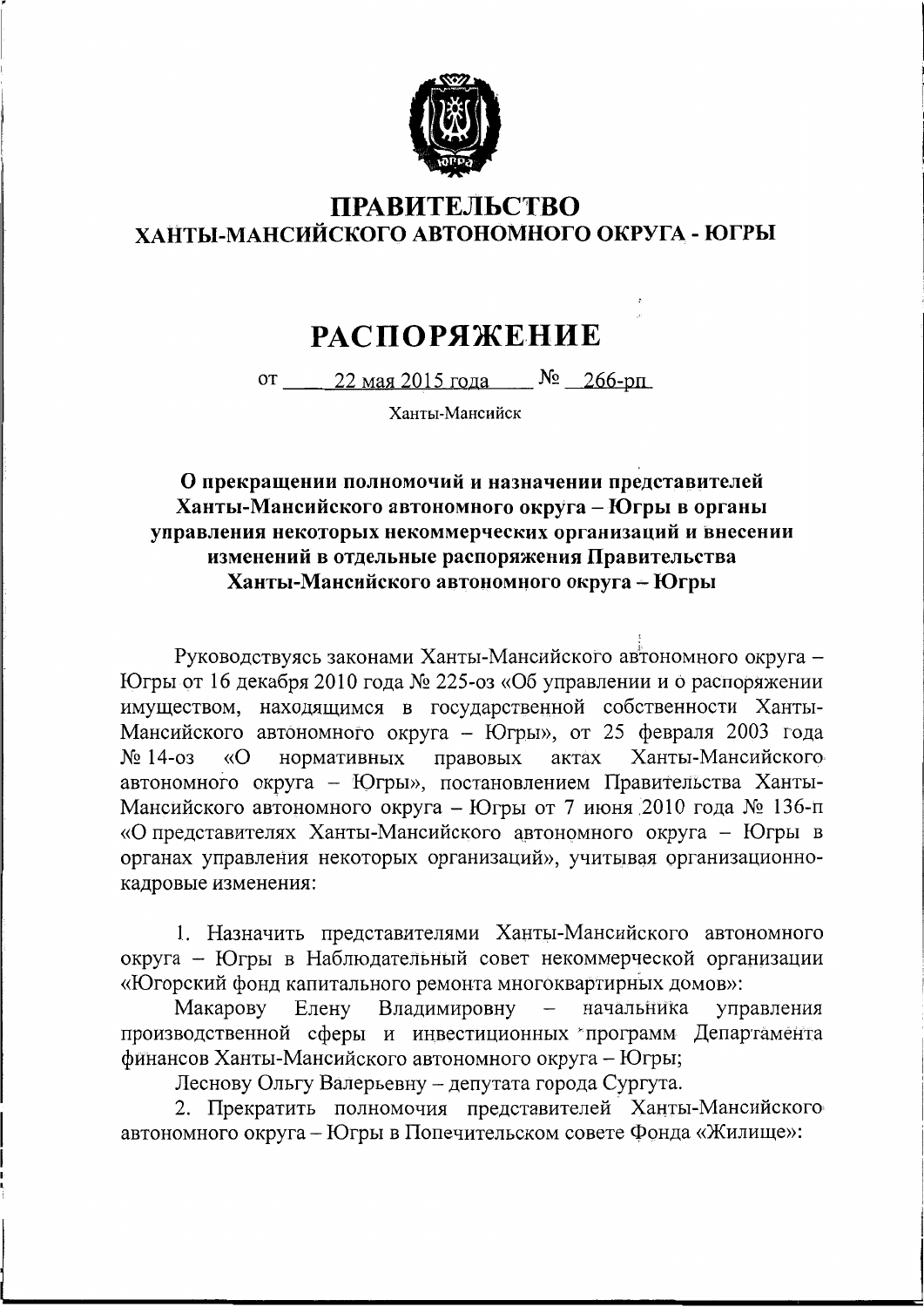Ермошина Виталия Александровича - руководителя Аппарата Губернатора - заместителя Губернатора Ханты-Мансийского автономного округа - Югры;

Дюдиной Веры Аркадьевны - директора Департамента финансов заместителя Губернатора Ханты-Мансийского автономного округа -Югры;

Дубовика Анатолия Владимировича - депутата Думы Ханты-Мансийского автономного округа - Югры.

3. Назначить представителем Ханты-Мансийского автономного округа - Югры в Попечительский совет Фонда «Жилище» Шаповала Дмитрия Викторовича - заместителя Губернатора Ханты-Мансийского автономного округа - Югры.

4. Прекратить полномочия представителей Ханты-Мансийского автономного округа - Югры в Наблюдательном совете некоммерческой организации «Фонд поддержки предпринимательства Югры» (далее -Фонд поддержки предпринимательства):

Черняева Сергея Владимировича - заместителя директора начальника управления инвестиционной политики Департамента экономического развития Ханты-Мансийского автономного округа -Югры;

Илыка Игоря Анатольевича - президента Няганской Торговопромышленной палаты.

5. Назначить представителями Ханты-Мансийского автономного Наблюдательный Фонда округа совет поддержки Югры  $\mathbf{B}$ предпринимательства:

Кашину Ольгу Валерьевну - начальника управления развития предпринимательства Департамента экономического развития Ханты-Мансийского автономного округа - Югры;

Шампанер Веру Михайловну - президента Няганской Торговопромышленной палаты.

6. Прекратить полномочия представителей Ханты-Мансийского автономного округа - Югры в Наблюдательном совете некоммерческой организации «Фонд развития Ханты-Мансийского автономного округа -Югры» (далее - Фонд развития):

Пестрякова Сергея Геннадьевича - заместителя начальника отдела разработки и экспертизы инвестиционных проектов управления инвестиционной политики Департамента экономического развития Ханты-Мансийского автономного округа - Югры;

Лотовой Светланы Тимофеевны - заместителя директора отраслевого планирования, анализа И начальника управления прогнозирования Департамента труда и занятости населения Ханты-Мансийского автономного округа - Югры.

7. Назначить представителем Ханты-Мансийского автономного округа - Югры в Наблюдательный совет Фонда развития Дубовца Дениса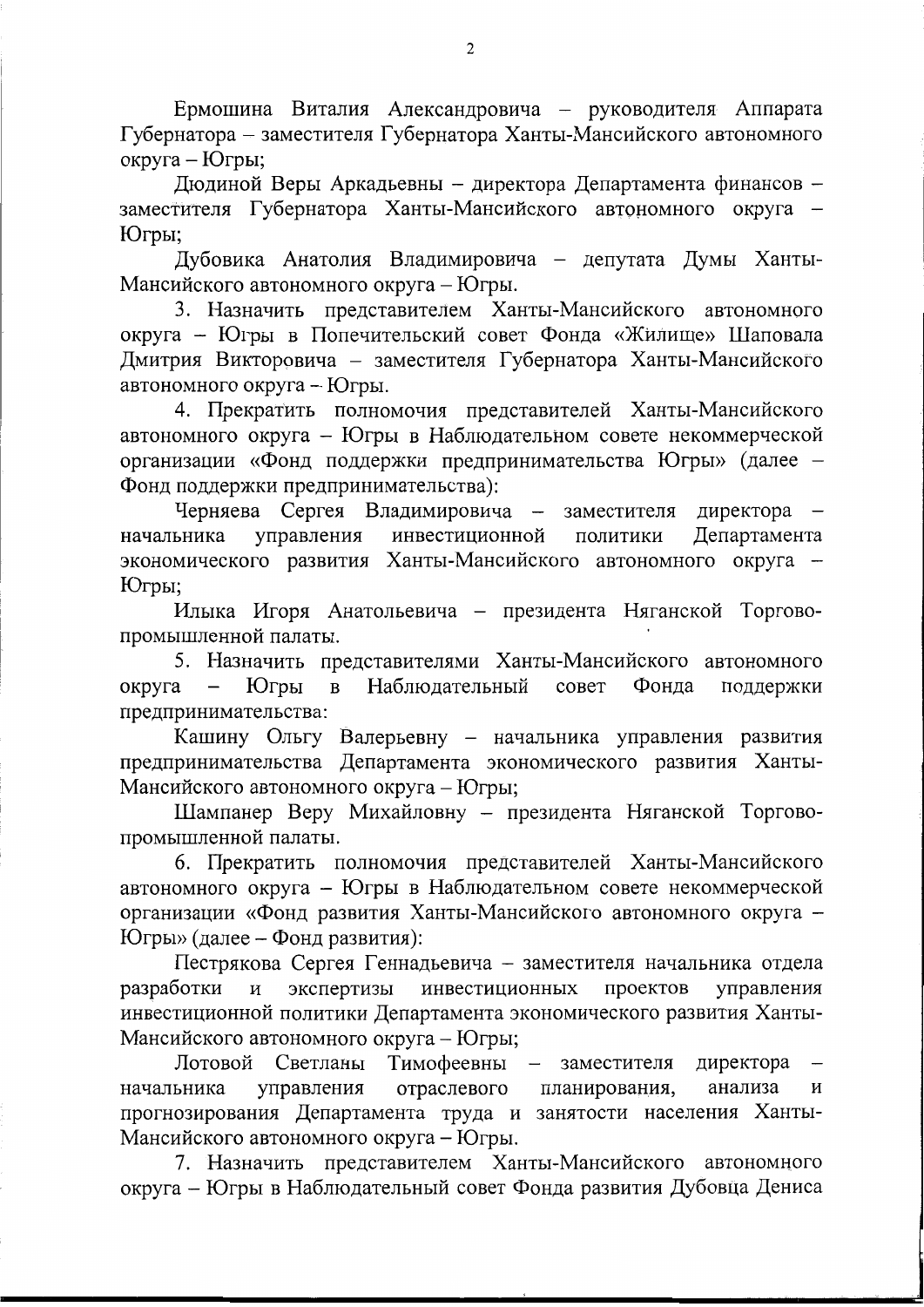управления инвестиционной Сергеевича — начальника политики Департамента экономического развития Ханты-Мансийского автономного округа - Югры.

8. Прекратить полномочия представителя Ханты-Мансийского автономного округа - Югры в Наблюдательном совете некоммерческой Ханты-Мансийского -<br>микрофинансирования организации «Фонд автономного округа - Югры» (далее - Фонд микрофинансирования) Пейчева Бориса Запринова - начальника отдела малого и среднего предпринимательства управления инвестиционной политики Департамента экономического развития Ханты-Мансийского автономного округа -Югры.

9. Назначить представителем Ханты-Мансийского автономного округа - Югры в Наблюдательный совет Фонда микрофинансирования Кашину Ольгу Валерьевну - начальника управления развития предпринимательства Департамента экономического развития Ханты-Мансийского автономного округа - Югры.

10. Прекратить полномочия представителя Ханты-Мансийского автономного округа - Югры в Попечительском совете Фонда микрофинансирования Черняева Сергея Владимировича - заместителя начальника управления инвестиционной директора политики Департамента экономического развития Ханты-Мансийского автономного округа - Югры.

11. Назначить представителем Ханты-Мансийского автономного округа - Югры в Попечительский совет Фонда микрофинансирования Дубовца Дениса Сергеевича - начальника управления инвестиционной политики Департамента экономического развития Ханты-Мансийского автономного округа - Югры.

12. Назначить представителями Ханты-Мансийского автономного округа - Югры в Наблюдательный совет некоммерческой организации «Фонд «Центр координации поддержки экспортно-ориентированных субъектов малого и среднего предпринимательства Югры»:

Кашину Ольгу Валерьевну - начальника управления развития предпринимательства Департамента экономического развития Ханты-Мансийского автономного округа - Югры;

Сидорову Ольгу Андреевну - генерального директора Фонда поддержки предпринимательства;

Земляникина Сергея Федоровича - президента Нижневартовской Торгово-промышленной палаты;

Павкину Альфию Ансаровну - президента Торгово-промышленной палаты Ханты-Мансийского автономного округа - Югры.

Жигулину Татьяну Владимировну - руководителя территориального представительства Ханты-Мансийского окружного регионального отделения общероссийской общественной организации «Деловая Россия» в городе Нижневартовске.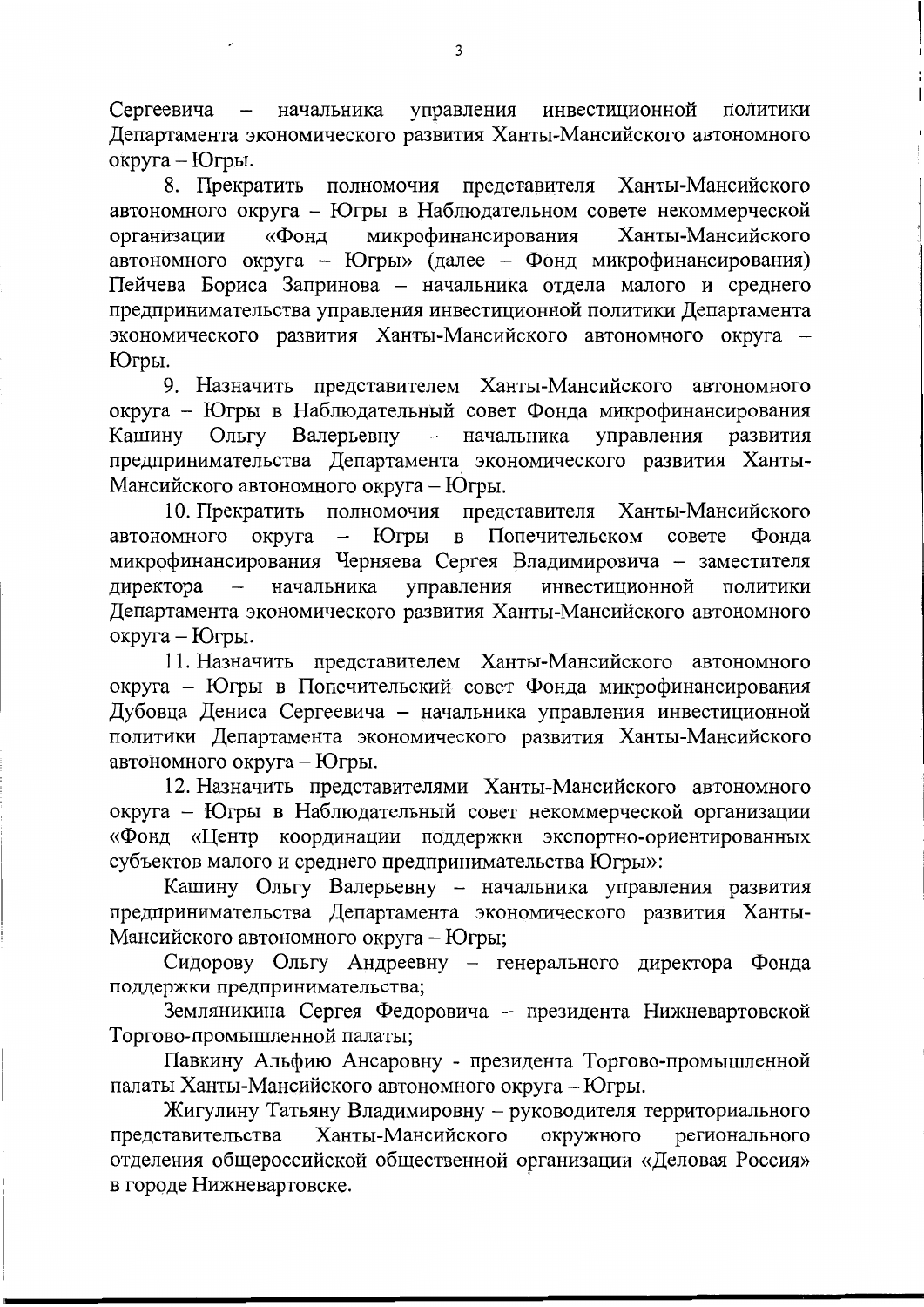13. Прекратить полномочия представителя Ханты-Мансийского автономного округа - Югры в Наблюдательном совете Автономной некоммерческой организации «Центр энергосбережения Югры» (далее -Центр энергосбережения) Аксариной Татьяны Геннадьевны - начальника правового, кадрового отдела  $\overline{M}$ организационного обеспечения Департамента жилищно-коммунального комплекса и энергетики Ханты-Мансийского автономного округа - Югры.

14. Назначить представителем Ханты-Мансийского автономного округа - Югры в Наблюдательный совет Центра энергосбережения Величко Наталью Геннадьевну - начальника отдела бухгалтерского и финансового обеспечения Департамента жилищно-коммунального комплекса и энергетики Ханты-Мансийского автономного округа – Югры.

15. Внести в распоряжение Правительства Ханты-Мансийского автономного округа - Югры от 3 октября 2013 года № 507-рп «О прекращении полномочий и назначении представителей Ханты-Мансийского автономного округа - Югры в органы управления некоторых некоммерческих организаций и внесении изменений в отдельные распоряжения Правительства Ханты-Мансийского автономного округа -Югры» изменение, признав пункт 2 утратившим силу.

16. Внести в распоряжение Правительства Ханты-Мансийского автономного округа - Югры от 27 августа 2010 года № 300-рп «О представителях Ханты-Мансийского автономного округа - Югры в Попечительском совете Окружного развития фонда жилищного строительства «Жилище» изменение, признав абзацы третий, четвертый и пятый пункта 1 утратившими силу.

17. Внести в распоряжение Правительства Ханты-Мансийского автономного округа – Югры от 17 июня 2013 года № 308-рп «О прекращении полномочий и назначении представителей Ханты-Мансийского автономного округа – Югры в органы управления организаций: «Фонд развития Ханты-Мансийского некоммерческих автономного округа-Югры», «Фонд поддержки предпринимательства Югры» и внесении изменений в некоторые распоряжения Правительства Ханты-Мансийского автономного округа - Югры» следующие изменения:

17.1. В абзаце втором пункта 2 слова «заместителя директора управления инвестиционной политики **Лепартамента** начальника экономического развития Ханты-Мансийского автономного округа -Югры» заменить словами «заместитель генерального директора Фонда развития Ханты-Мансийского автономного округа - Югры».

17.2. Абзац третий пункта 2 признать утратившим силу.

17.3. Абзацы третий и седьмой пункта 4 признать утратившими силу.

18. Внести в распоряжение Правительства Ханты-Мансийского автономного округа - Югры от 20 декабря 2013 года № 673-рп «О прекращении полномочий и назначении представителей Ханты-